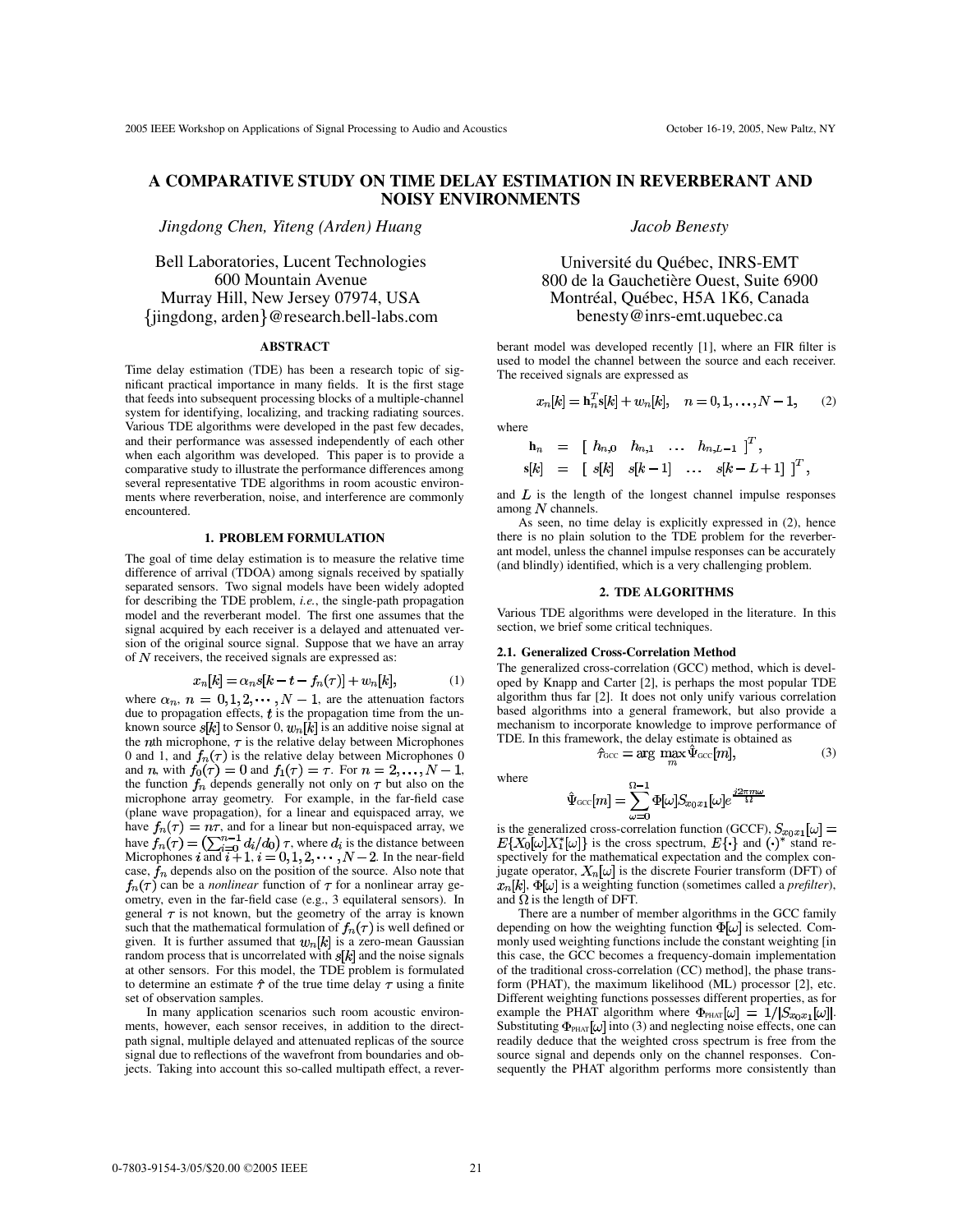many other GCC members when the characteristics of the source signal change over time. It is also observed that the PHAT algorithm is more immune to reverberation than many other cross correlation based methods. Another example is the ML processor with which the delay estimate obtained in the single-path propagation situation is optimal from a statistical point of view since the estimation variance can achieve the Cramèr-Rao lower bound (CRLB). It should be pointed out that in order for the ML processor to achieve the optimal performance, the spectra of noise signals have to be known *a priori*. In real applications, this information is not accessible, and can only be estimated. The ML algorithm then becomes suboptimal, like other GCC members.

#### **2.2. LMS-Type Adaptive TDE Algorithm**

This method, also based on the ideal propagation model with two sensors, was proposed by Reed *et al* in 1981 [3]. Different from the cross-correlation based approaches, this algorithm achieves time delay by minimizing the mean-square error between  $x_0[k]$  and a filtered (FIR filter) version of  $x_1[k]$ , and the delay estimate is obtained as the lag time associated with the largest component of the FIR filter. If we define a signal vector of  $x_1[k]$  at time instant k as

$$
\mathbf{x}_1[k] = [x_1[k - \tau_{\text{max}}] \ x_1[k - \tau_{\text{max}} + 1] \ \dots \ x_1[k]
$$

$$
x_1[k + 1] \ \dots \ x_1[k + \tau_{\text{max}}]]^T \ (4)
$$

and an FIR filter of length  $2\tau_{\text{max}} + 1$  as

$$
\mathbf{h}[k] = [h_0 \; h_1 \; \ldots \; h_l \; h_{l+1} \; \ldots \; h_{2\tau_{\text{max}}}]^T, \qquad (5)
$$

where again  $\tau_{\text{max}}$  is the maximum possible time delay, then an error signal can be formulated as

$$
e[k] = x_0[k] - \mathbf{h}^1[k]x_1[k].\tag{6}
$$

An estimate of **h**[k] can be achieved by minimizing  $E\{e^2[k]\}\$ using either a batch or an adaptive algorithm. For example, with the least-mean-square (LMS) adaptive algorithm,  $h[k]$  can be estimated through

$$
\mathbf{h}[k+1] = \mathbf{h}[k] + \mu e[n] \mathbf{x}_1[k],\tag{7}
$$

where  $\mu$  is a small positive adaptation step size. Given this estimate of  $h[k]$ , the delay estimate can be determined as

$$
\tau_{\text{LMS}} = \arg \max |h_l| - \tau_{\text{max}}.\tag{8}
$$

Other adaptive algorithms [4] can also be used, which may lead to a better performance.

#### **2.3. Fusion Algorithm Based on Multiple Sensor Pairs**

The GCC framework, which can yield reasonable TDE performance in nonreverberant and moderate noisy environments, suffers significant performance degradation in the presence of reverberation. Much attention has been paid to improving the tolerance of TDE against noise and reverberation. Besides using some *a priori* knowledge about the distortion sources, another way of combating noise and reverberation is through exploiting the redundant information provided by multiple sensors. To illustrate the redundancy, let us consider a three-sensor linear array, which can be partitioned into three sensor pairs. Three delay measurements can then be acquired with the observation data, i.e.,  $\tau_{01}$  (TDOA between Sensor 0 and Sensor 1),  $\tau_{12}$  (TDOA between Sensor 1 and Sensor 2), and  $\tau_{02}$  (TDOA between Sensor 0 and Sensor 2). Apparently, these three delays are not independent. As a matter of fact, if the source is located in the far field, it is easily seen that  $\tau_{02} = \tau_{01} + \tau_{12}$ . Such a relation was exploited in [5] to formulate a two-stage TDE algorithm. In the preprocessing stage, three delay measurements were measured independently using the GCC method. A state equation was then formed and the Kalman filter is used in the post-processing stage to enhance the delay estimate of  $\tau_{01}$  and  $\tau_{12}$ . It was shown that in the far-filed case, the estimation variance of  $\tau_{01}$  can be reduced by a factor of 6 in low SNR ( $SNR \rightarrow 0$ ), and of 4 in high SNR ( $SNR \rightarrow \infty$ ) conditions. More recently, several approaches based on multiple sensor pairs was developed to deal with the TDE in room acoustic environments [6], [7], [8]. Different from the Kalman filter method, these approaches fuse the estimation cost functions from multiple sensors pairs before searching the time delay. We shall call such a scheme as information fusion based algorithm. In general, the problem of TDE with the fusion algorithm can be formulated as

$$
\hat{\tau}_{\text{FUSION}} = \arg \max_{m} \sum_{p=1}^{P} \mathcal{F}\{\hat{\Psi}_p[m]\},\tag{9}
$$

where P is the total number of sensor pairs,  $\hat{\Psi}_p[m]$  represents some delay cost function measured from the  $p$ th sensor pair (it can be CCF, GCCF, etc), and  $\mathcal{F}\{\cdot\}$  denotes some mathematical transformation, which ensures that the cost functions  $(\hat{\Psi}_p[m])$  for all the  $P$  sensor pairs, after transformation, have their peaks due to the same source in the same location. Various methods can be formulated by selecting a different  $\mathcal{F}\{\cdot\}$  or  $\Psi$ . For example, if all sensor pairs are centered around a same position, by choosing  $\mathcal{F}{x} = x$ ,  $\hat{\Psi}[m]$  as the GCCF from the PHAT algorithm, one can readily derive the so-called synchronous adding method in [6]. We can also easily derive the consistency method in [7] and the SRP (steered response power)-PHAT algorithm in [8].

### **2.4. Multichannel Cross-Correlation Algorithm**

Recently, a squared multichannel cross-correlation coefficient (MCCC) was derived from the theory of spatial interpolation [9]. Consider the signal model given in  $(1)$  with a total of N sensors. At time instant  $\bar{k}$ , the MCCC is defined as :

$$
\varrho_N^2(k,m) = 1 - \det\left[\widetilde{\mathbf{R}}(k,m)\right],\tag{10}
$$

where "det" stands for *determinant* of a matrix,

$$
\widetilde{\mathbf{R}}(k,m) = \begin{bmatrix} 1 & \rho_{01}(k,m) & \cdots & \rho_{0N-1}(k,m) \\ \rho_{10}(k,m) & 1 & \cdots & \rho_{1N-1}(k,m) \\ \vdots & \ddots & \ddots & \vdots \\ \rho_{N-10}(k,m) & \rho_{N-11}(k,m) & \cdots & 1 \end{bmatrix},
$$
\n(11)

is the normalized signal covariance matrix,

 $\mathbf{r}$ 

$$
\rho_{ij}(k,m) = \frac{r_{ij}(k,m)}{\sqrt{r_{ii}(k,m)r_{jj}(k,m)}}\tag{12}
$$

is the cross-correlation coefficient between  $x_i$  and  $x_j$ ,

$$
r_{ij}(k,m) = \sum_{p=0}^{N} \lambda^{k-p} x_i [p + f_j(m)] x_j [p + f_i(m)]\}, \quad (13)
$$

and  $i, j = 0, 1, \dots, N - 1$ .

Just like the cross-correlation coefficient between two signals, this definition of cross correlation among multiple channels possesses quite a few good properties, and can be treated as a natural generalization of the traditional cross-correlation coefficient to the multichannel case. The problem of TDE at time instant  $k$ , based on this new definition, can be formulated as

$$
\hat{\tau}_{\text{MCCC}} = \arg \max_{m} \varrho_N^2(k, m)
$$
\n
$$
= \arg \min_{m} \left\{ \det \left[ \widetilde{\mathbf{R}}(m, k) \right] \right\}. \tag{14}
$$

For two-sensor case, it can be easily checked that this method is same as the cross-correlation method. When we have more than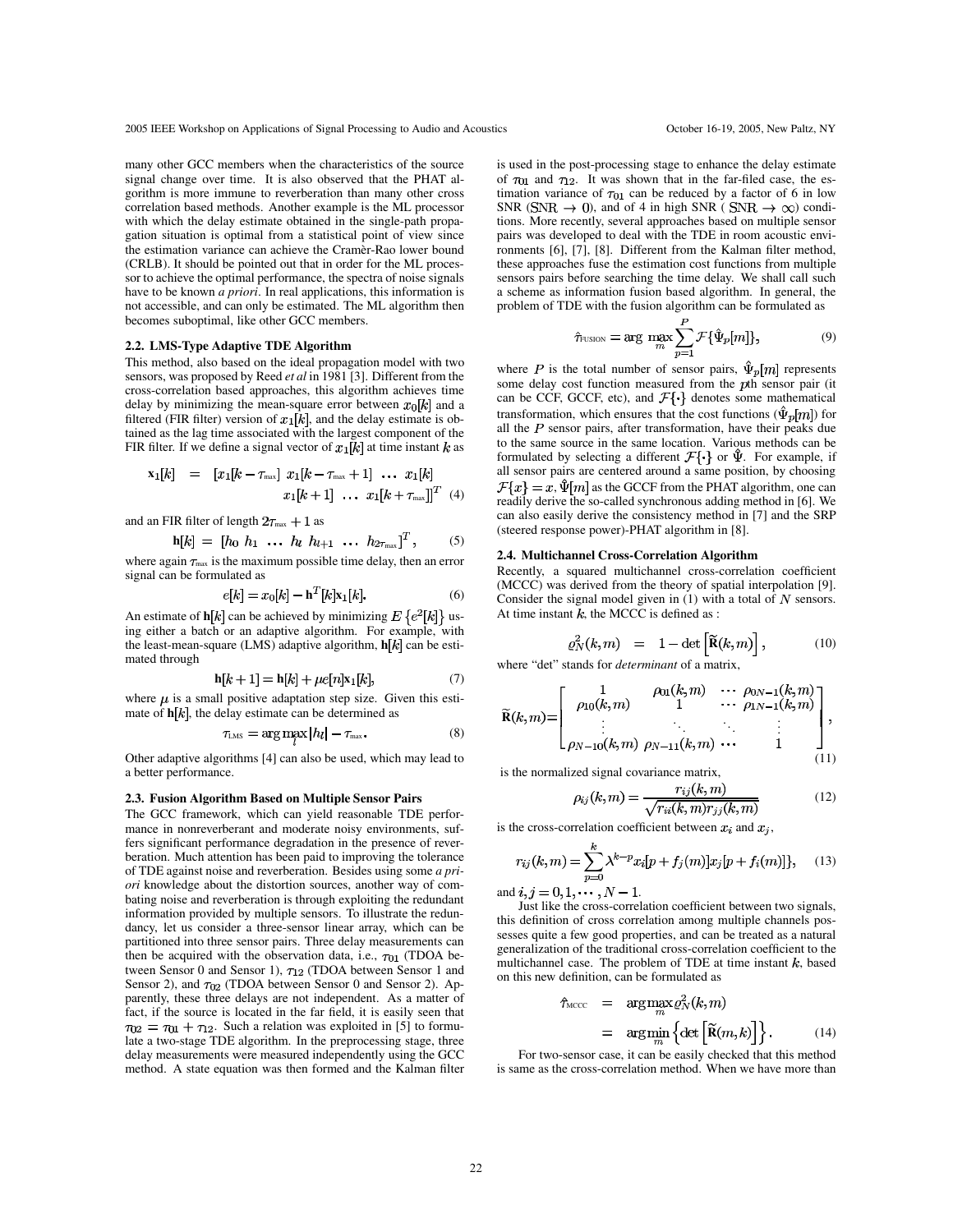two sensors, this method can be viewed as a natural generalization of the cross-correlation method to the multichannel case, which can take advantage of the redundancy among multiple sensors to improve the time delay estimate between two sensors. It is worth to mention that a prewhitening process can be applied to the observation signals before delay estimation. In this case, the MCCC algorithm can be treated as a generalized version of the PHAT algorithm.

## **2.5. Adaptive Eigenvalue Decomposition Algorithm**

All the algorithms outlined in the previous sections are derived from the single-path propagation model. Recently, an adaptive eigenvalue decomposition (AED) algorithm was proposed to deal with TDE in room reverberant environment [1]. This algorithm first identifies the channel impulse responses from the source to the two sensors ( $h_0$  and  $h_1$ ). The delay estimate is then determined by finding the direct paths from the two measured impulse responses. In brief, at time instant  $k$ , the channel impulse response vector  $\mathbf{u} = [\mathbf{h}_0^T - \mathbf{h}_1^T]^T$  is estimated as the eigenvector of the covariance matrix  $R[k]$  associated with the smallest eigenvalue, where  $\mathbf{R}[k] = E\{\mathbf{x}[k]\mathbf{x}^T[k]\}.$  In an adaptive way, **u** can be estimated via

$$
\hat{\mathbf{u}}[k+1] = \frac{\hat{\mathbf{u}}[k] - \mu e[k] \mathbf{x}[k]}{\|\hat{\mathbf{u}}[k] - \mu e[k] \mathbf{x}[k]\|},\tag{15}
$$

with the constraint that  $\|\hat{\mathbf{u}}[k]\| = 1$ , where

$$
e[k] = \hat{\mathbf{u}}^T[k]\mathbf{x}[k] \tag{16}
$$

is an error signal,  $\|\cdot\|$  denotes the  $l_2$  norm of a vector or matrix, and  $\mu$ , the adaptation step, is a positive constant.

With the identified impulse responses  $\hat{h}_0$  and  $\hat{h}_1$ , the time delay estimate is determined as the difference between two direct paths, i.e.,

$$
\hat{\tau}_{\text{AED}} = \min \left\{ \operatorname*{argmax}_{l}^{q} |h_{1,l}| \right\} - \min \left\{ \operatorname*{argmax}_{l}^{q} |h_{0,l}| \right\} \quad (17)
$$

where  $\max^q$  computes the  $q^{th}$  largest element.

# **2.6. Adaptive Multichannel Time Delay Estimation**

In the AED algorithm, the delay estimate is obtained by blindly identifying two channel impulse responses. It requires that the two channels do not share any common zeros, which is usually true for systems with short impulse responses. In many application scenarios such as room acoustic environments, however, the channel impulse response from the source to the microphone sensor could be very long. As a result, the likelihood for two impulse responses not sharing common zeros tends to be low and the AED algorithm often fails when a zero is shared between two channels or some zeros of the two channels are close. One way to overcome this problem is to employ more channels in the system, since it would be less likely for all channels to share a common zero when the number of sensors is large. This idea leads to an adaptive multichannel (AMC) time delay estimation approach based on a blind channel identification technique [10].

Considering the reverberant model in (2), we can define a cost function among all the N channels, at time instant  $k + 1$ , as

$$
J[k+1] = \sum_{i=0}^{N-2} \sum_{j=i+1}^{N-1} e_{ij}^2 [k+1],
$$
 (18)

where

$$
e_{ij}[k+1] = \frac{\mathbf{x}_i^T[k+1]\mathbf{h}_j[k] - \mathbf{x}_j^T[k+1]\mathbf{h}_i[k]}{\|\mathbf{\hat{h}}[k]\|}
$$
  

$$
i, j = 0, 1, \cdots, N-1,
$$
 (19)

is an error signal between Sensor i and Sensor j at time  $k + 1$ ,  $\hat{\mathbf{h}}_n[k]$  is the modeling filter of  $\mathbf{h}_n$ , and

$$
\hat{\mathbf{h}}[k] = \begin{bmatrix} \hat{\mathbf{h}}_0^T[k] & \hat{\mathbf{h}}_1^T[k] & \cdots & \hat{\mathbf{h}}_{N-1}^T[k] \end{bmatrix}^T.
$$
 (20)

It follows immediately that various adaptive algorithms can be used to estimate the channel impulse responses. For example, a multichannel LMS (MCLMS) algorithm and a normalized multichannel frequency-domain LMS (NMCFLMS) algorithm were developed [10] to estimate  $\hat{\bf h}$  by minimizing  $J[k+1]$ . While the former performs estimation in the time domain, the latter operates in the frequency domain on a block-by-block basis, which enables a faster convergence rate. We will adopt the NMCFLMS algorithm in our experiment. Once  $\hat{\bf h}$  is achieved, time delay between the *i*<sup>th</sup> and  $j$ th sensors is determined as

$$
\hat{\tau}_{ij} = \min \left\{ \operatorname*{argmax}_{l}^{q} |h_{i,l}| \right\} - \min \left\{ \operatorname*{argmax}_{l}^{q} |h_{j,l}| \right\}. \quad (21)
$$

# **3. EXPERIMENTS**

In an attempt to simulate real reverberant acoustic environments, the image model technology [11] is used. We consider a rectangular room of size  $120 \times 180 \times 150$  inches  $(x \times y \times z)$ . A point omnidirectional source is located at (100, 100, 40). A linear array which consists of four (4) ideal point microphones is placed in parallel with the x-axis. Four microphones are located at (20, 10, 40), (28, 10, 40), (36, 10, 40), and (44, 10, 40), respectively. The directivity pattern of each microphone is assumed to be omnidirectional.

A low-pass sampled version of the impulse response of the acoustic transmission channel between the source and each microphone is generated using the image method. A speech signal from a female speaker, digitized with 16-bit resolution at 16 kHz, is then convolved with the synthetic impulse responses. Finally, mutually independent white Gaussian noise is properly scaled and added to each microphone signal to control the SNR.

Delay estimates were obtained on a frame-by-frame basis. The frame size used in all experiments is 64 ms. To reduce the temporal effect of noise on TDE performance, the cost function of each algorithm is smoothed using a single-pole recursion as follows:

$$
\bar{\Psi}_k = \gamma \bar{\Psi}_{k-1} + (1 - \gamma)\hat{\Psi}_k, \tag{22}
$$

where  $\hat{\Psi}_k$  denotes the cost function estimated using the *k*th frame of observation data,  $\bar{\Psi}_k$  is a smoothed version of the cost function, based on which the delay estimates were obtained. For the MCCC algorithm, the signal was prewhitened before computing the cost function. Therefore, this method, in the case of two sensors, is equivalent to the PHAT algorithm. For the ML method, we assume that the noise spectrum is know *a priori*. The fusion algorithm implemented here is the consistency method presented in [7]).

It is not always easy to compare fairly different algorithms. In our experiments, we optimized each individual algorithm in a nonreverberant and favorable noisy ( $SNR = 25$  dB) environment to its best performance. We then test and compare all the algorithms in reverberation and different noise conditions. Such a process should, in generally, not favor any specific algorithm.

Several experiments were performed. Due to space limitations, we present one set of results, as shown in Fig. 1, where  $SNR = 15$  dB. It can be seen that, in the first environment, all the algorithms can accurately identify the time delay. When reverberation time is increased to 580 ms, both the CC and the ML methods suffer significant performance degradation, showing that